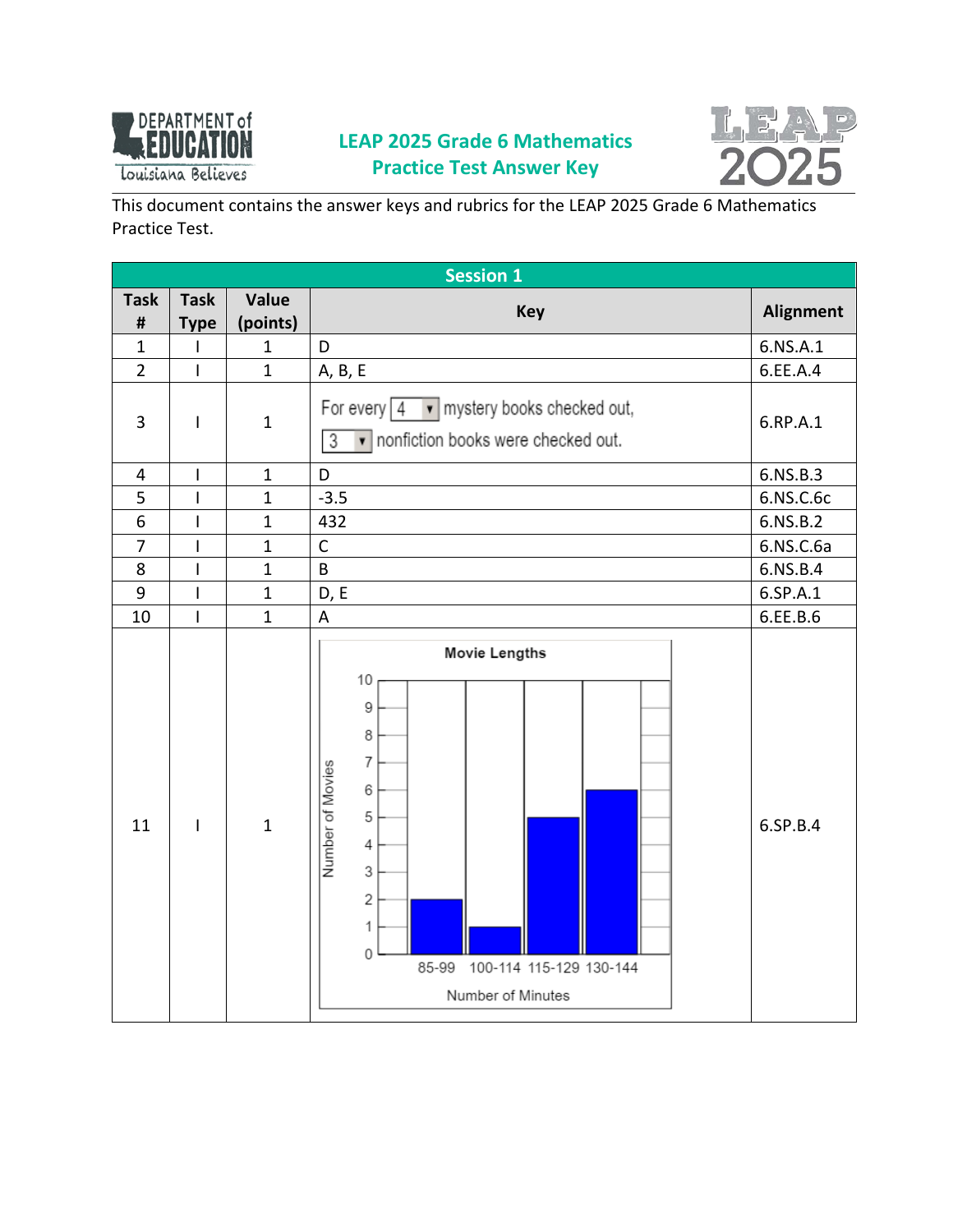|                  | <b>Session 1</b>           |                   |                                         |                  |                        |  |
|------------------|----------------------------|-------------------|-----------------------------------------|------------------|------------------------|--|
| <b>Task</b><br># | <b>Task</b><br><b>Type</b> | Value<br>(points) | <b>Key</b>                              | <b>Alignment</b> |                        |  |
|                  |                            |                   | Above Freezing<br><b>Below Freezing</b> |                  |                        |  |
|                  |                            |                   | $0.5^{\circ}$ C                         |                  |                        |  |
|                  |                            |                   | $-13^\circ$ C                           |                  |                        |  |
| 12               | T                          | $\mathbf{1}$      | 100° C                                  | 6.NS.C.5         |                        |  |
|                  |                            |                   | $5.5^{\circ}$ C                         |                  |                        |  |
|                  |                            |                   |                                         |                  | ✔<br>$-2.25^{\circ}$ C |  |
| 13               |                            | $\mathbf{1}$      | 1668.2                                  | 6.NS.B.2         |                        |  |
| 14               |                            | $\mathbf{1}$      | D                                       | 6.EE.A.1         |                        |  |
| 15               |                            | $\mathbf{1}$      | 54                                      | 6.RP.A.2         |                        |  |
| 16               |                            | $\mathbf{1}$      | $-4$                                    | 6.NS.C.6c        |                        |  |
| 17               |                            | $\mathbf{1}$      | 9                                       | 6.NS.C.8         |                        |  |
| 18               |                            | $\mathbf{1}$      | B, D                                    | 6.EE.A.4         |                        |  |
| 19               |                            | 1                 | 85.104                                  | 6.NS.B.3         |                        |  |
| 20               |                            | $\mathbf 1$       | B                                       | 6.NS.B.3         |                        |  |

|                  | <b>Session 2</b>           |                   |                                                        |                                               |  |
|------------------|----------------------------|-------------------|--------------------------------------------------------|-----------------------------------------------|--|
| <b>Task</b><br># | <b>Task</b><br><b>Type</b> | Value<br>(points) | <b>Key</b>                                             | <b>Alignment</b>                              |  |
| 21               |                            | 1                 | B                                                      | 6.EE.A.2a                                     |  |
| 22               |                            | $\mathbf{1}$      | 30                                                     | 6.RP.A.3c                                     |  |
| 23               |                            | $\mathbf{1}$      | The ribbon costs \$0.008<br>v   per   centimeter<br>v. | 6.RP.A.3d                                     |  |
| 24               |                            | $\mathbf{1}$      | B                                                      | 6.EE.B.5                                      |  |
| 25               |                            | $\mathbf{1}$      | 164340                                                 | 6.EE.A.2c                                     |  |
| 26               |                            | $\mathbf{1}$      | 0.008                                                  | 6.EE.A.1                                      |  |
| 27               | III                        | 3                 | rubric                                                 | LEAP.III.6.3<br>(6.RP.A.3)                    |  |
| 28               |                            | $\overline{2}$    | Part A: 90<br>Part B: 24                               | 6.RP.A.3c                                     |  |
| 29               |                            | $\overline{2}$    | Part A: A, B, E, G<br>Part B: 16                       | 6.G.A.3                                       |  |
| 30               | $\mathbf{I}$               | 4                 | rubric                                                 | LEAP.II.6.9<br>$(5.$ NBT $.A.1$<br>5.NBT.A.2) |  |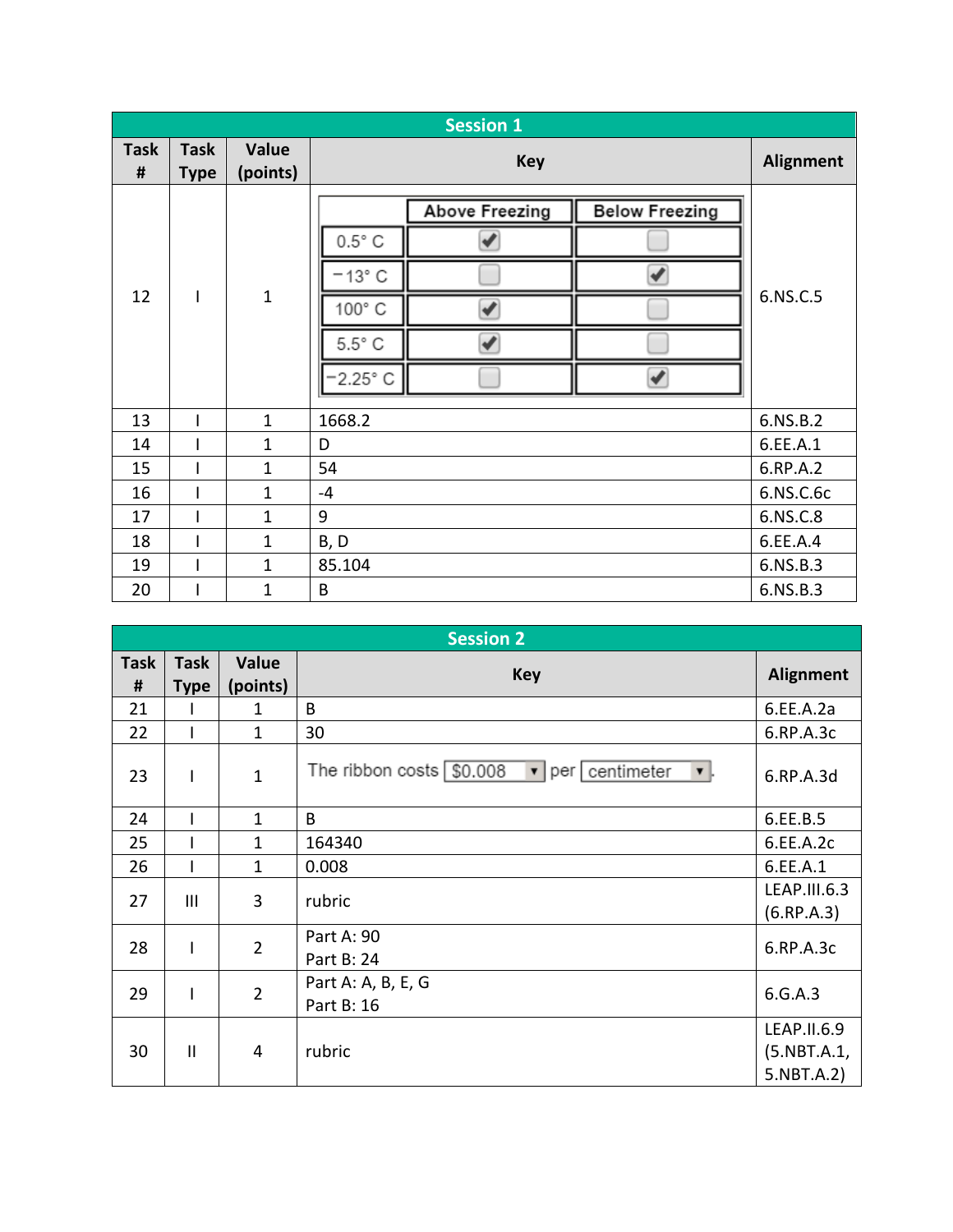|                  | <b>Session 2</b>           |                   |                                  |                                                                      |  |
|------------------|----------------------------|-------------------|----------------------------------|----------------------------------------------------------------------|--|
| <b>Task</b><br># | <b>Task</b><br><b>Type</b> | Value<br>(points) | <b>Key</b>                       | <b>Alignment</b>                                                     |  |
| 31               | Ш                          | 3                 | Part A: rubric<br>Part B: rubric | LEAP.III.6.1<br>(6.RP.A.3b,<br>6.EE.A.2a,<br>6.EE.A.2c,<br>6.EE.B.6) |  |
| 32               | Ш                          | 3                 | Part A: rubric<br>Part B: rubric | LEAP.II.6.4<br>(6.NS.C.6a,<br>6.NS.C.6c)                             |  |

|                |                          | <b>Session 3</b> |                                                                                                                                                                                                          |                           |  |  |
|----------------|--------------------------|------------------|----------------------------------------------------------------------------------------------------------------------------------------------------------------------------------------------------------|---------------------------|--|--|
| <b>Task</b>    | <b>Task</b>              | Value            | <b>Key</b>                                                                                                                                                                                               | <b>Alignment</b>          |  |  |
| $\pmb{\sharp}$ | <b>Type</b>              | (points)         |                                                                                                                                                                                                          |                           |  |  |
| 33             | ı                        | $\mathbf{1}$     | 6.75                                                                                                                                                                                                     | 6.RP.A.3c                 |  |  |
| 34             | $\overline{\phantom{a}}$ | $\mathbf{1}$     | Trees Planted in the Park<br>220<br>200<br>180<br>Number of Maple Trees<br>8<br>8<br>8<br>8<br>8<br>8<br>8<br>8<br>8<br>40<br>20<br>20 40 60 80 100 120 140 160 180 200 220<br>Number of Pine Trees<br>0 | 6.RP.A.3a                 |  |  |
| 35             | $\overline{\phantom{a}}$ | $\mathbf{1}$     | 0.25                                                                                                                                                                                                     | 6.RP.A.3d                 |  |  |
| 36             | $\overline{1}$           | $\mathbf{1}$     | B, C                                                                                                                                                                                                     | 6.EE.A.2a                 |  |  |
| 37             | $\sf II$                 | 3                | rubric                                                                                                                                                                                                   | LEAP.II.6.7<br>(6.EE.A.4) |  |  |
| 38             | $\overline{\phantom{a}}$ | $\overline{2}$   | Part A:<br>$\bullet$ = 39.60<br>8<br>$t \times$<br>▼<br>$\overline{\mathbf{v}}$<br>Part B: 4.95                                                                                                          | 6.EE.B.7                  |  |  |
| 39             | $\mathbf{I}$             | $\mathbf{1}$     | 11                                                                                                                                                                                                       | 6.EE.A.2c                 |  |  |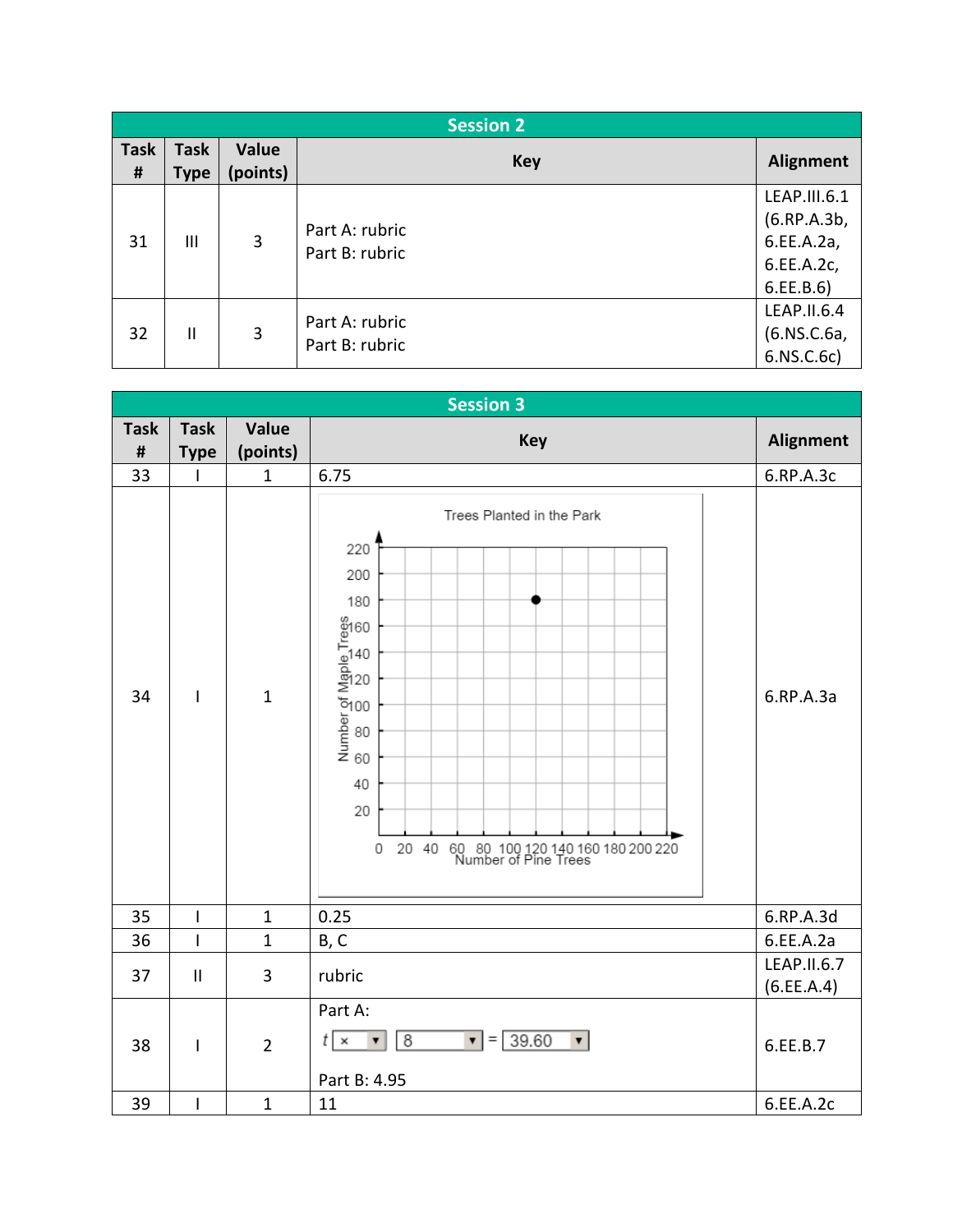|                  | <b>Session 3</b>           |                   |                                  |                                                                   |
|------------------|----------------------------|-------------------|----------------------------------|-------------------------------------------------------------------|
| <b>Task</b><br># | <b>Task</b><br><b>Type</b> | Value<br>(points) | <b>Key</b>                       | <b>Alignment</b>                                                  |
| 40               |                            | $\overline{2}$    | Part A: 52<br>Part B: 8          | 6.RP.A.3b                                                         |
| 41               | $\mathbf{I}$               | 4                 | rubric                           | LEAP.II.6.3<br>(6.NS.A.1)                                         |
| 42               |                            | 1                 | B                                | 6.EE.B.5                                                          |
| 43               | III                        | 6                 | Part A: rubric<br>Part B: rubric | LEAP.III.6.2<br>(5.MD.A.1)<br>5.MD.B.2,<br>5.NF.A.2,<br>5.NF.B.6) |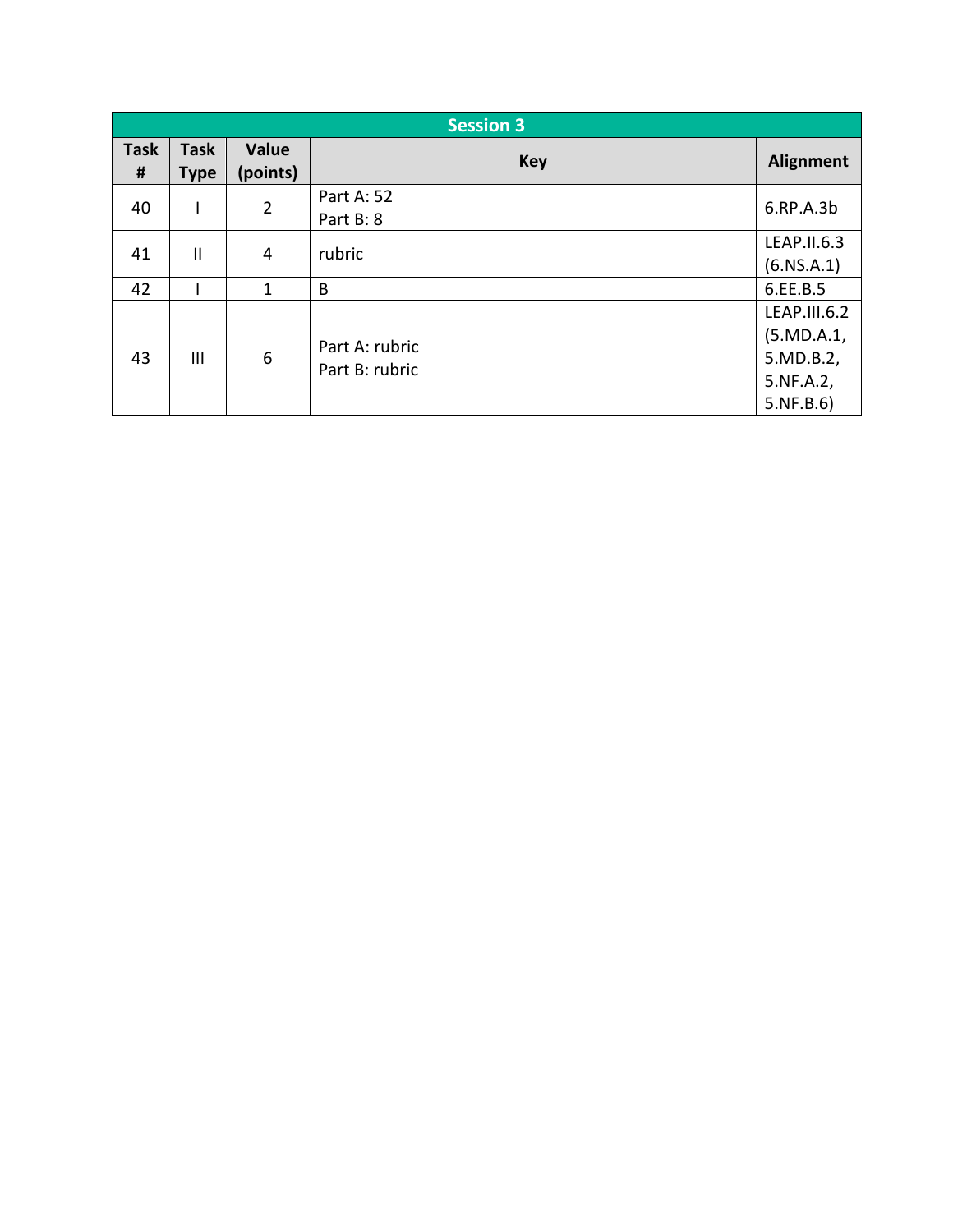## **RUBRICS**

| <b>Task #27</b> |                                                                                                                                                                      |  |
|-----------------|----------------------------------------------------------------------------------------------------------------------------------------------------------------------|--|
| <b>Score</b>    | <b>Description</b>                                                                                                                                                   |  |
| 3               | Student response includes the following 3 elements:                                                                                                                  |  |
|                 | Modeling component: 2 points                                                                                                                                         |  |
|                 | Models a strategy for developing a reasoned estimate for an<br>$\circ$                                                                                               |  |
|                 | appropriate length and width of each cereal bar, including                                                                                                           |  |
|                 | explaining assumptions                                                                                                                                               |  |
|                 | Models a strategy for determining the amount each cereal bar will<br>$\circ$                                                                                         |  |
|                 | cost Megan to make                                                                                                                                                   |  |
|                 | <b>Computation component: 1 point</b>                                                                                                                                |  |
|                 | Amount each cereal bar will cost based on modeling strategy<br>$\circ$                                                                                               |  |
|                 |                                                                                                                                                                      |  |
|                 | Sample Student Response:                                                                                                                                             |  |
|                 | I assume that each bar could be 2 inches by 4 inches. This is a reasonable size for<br>a cereal bar and it easy enough to hold and does not appear to be too large a |  |
|                 | serving size. The cereal bar can also be cut so that all cereal bars are the same                                                                                    |  |
|                 | size and shape since 24 inches and 16 inches can be evenly divided by 2 inches                                                                                       |  |
|                 | and 4 inches.                                                                                                                                                        |  |
|                 |                                                                                                                                                                      |  |
|                 | For the 1 pan of bars cut so each bar is 2 inches by 4 inches, there would be 6                                                                                      |  |
|                 | rows of bars (24 $\div$ 4) and 8 bars in each row (16 $\div$ 2). Altogether, that would                                                                              |  |
|                 | make 48 bars for each pan. The amount spent on ingredients is \$9.85, so the                                                                                         |  |
|                 | amount each cereal bar will cost Megan to make is \$9.85 $\div$ 48, which is \$0.205                                                                                 |  |
|                 | or about \$0.21.                                                                                                                                                     |  |
|                 | Notes:                                                                                                                                                               |  |
|                 | Other reasoned estimates are possible. As long as the modeling steps are<br>$\bullet$                                                                                |  |
|                 | valid, credit should be awarded.                                                                                                                                     |  |
|                 | The student may receive a combined total of 2 points if the modeling<br>$\bullet$                                                                                    |  |
|                 | processes are correct but the student makes one or more computational                                                                                                |  |
|                 | errors resulting in incorrect answers.                                                                                                                               |  |
|                 | The student may receive a total of 1 point if he/she computes the correct                                                                                            |  |
|                 | answer but shows no work or insufficient work to indicate a correct                                                                                                  |  |
|                 | modeling process.                                                                                                                                                    |  |
| 2               | Student response includes 2 of the 3 elements.                                                                                                                       |  |
| $\mathbf{1}$    | Student response includes 1 of the 3 elements.                                                                                                                       |  |
| $\pmb{0}$       | Student response is incorrect or irrelevant.                                                                                                                         |  |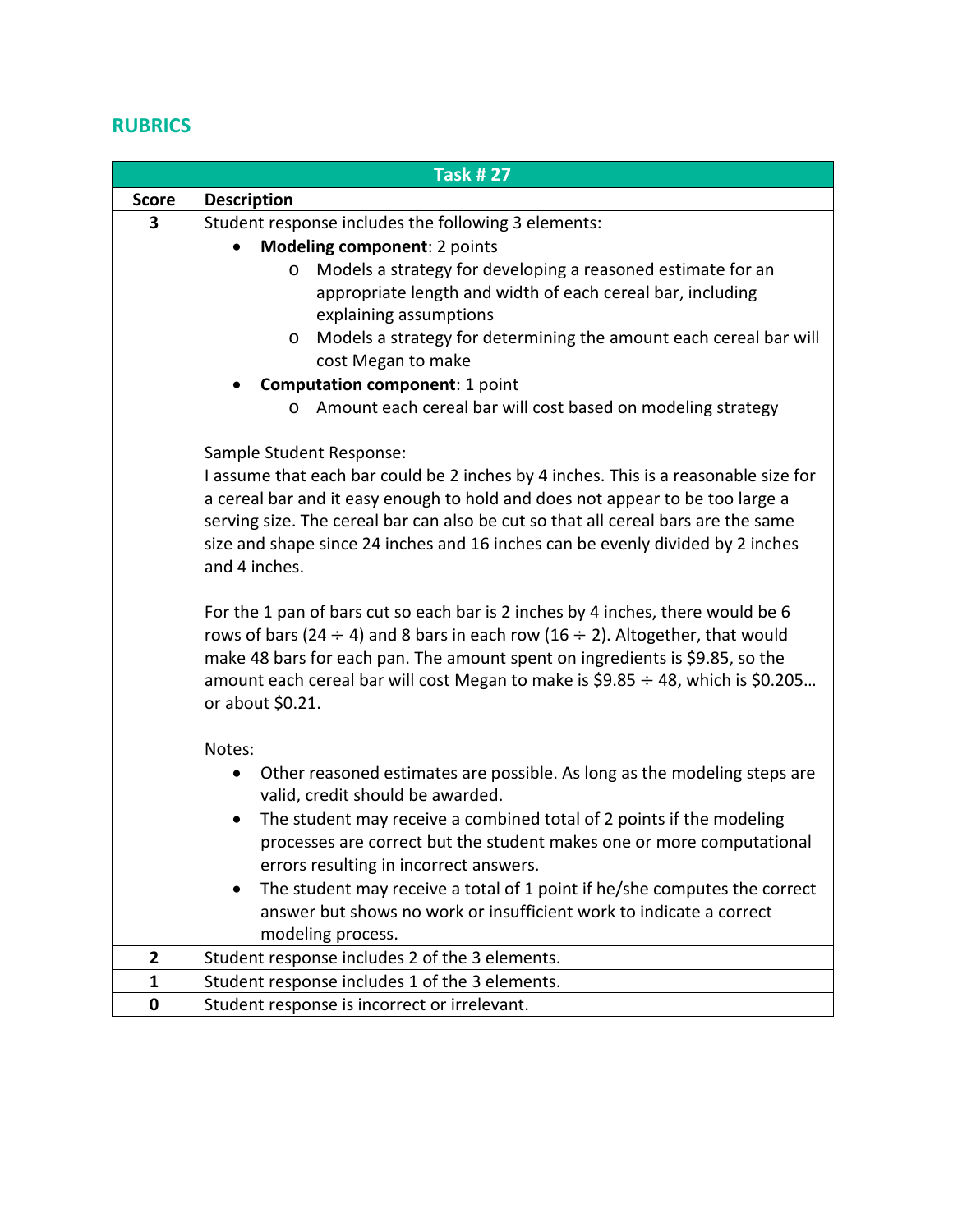|                | <b>Task #30</b>                                                                                                                 |  |
|----------------|---------------------------------------------------------------------------------------------------------------------------------|--|
| <b>Score</b>   | <b>Description</b>                                                                                                              |  |
| 4              | Student response includes the following 4 elements:                                                                             |  |
|                | Reasoning component: 2 points                                                                                                   |  |
|                | Correctly explains why Pattern A is incorrect<br>$\circ$                                                                        |  |
|                | Correctly explains why Pattern B is incorrect<br>$\circ$                                                                        |  |
|                | <b>Computation component: 2 points</b>                                                                                          |  |
|                | Correct values for Pattern A<br>$\Omega$                                                                                        |  |
|                | <b>Correct values for Pattern B</b><br>$\Omega$                                                                                 |  |
|                | Sample Student Response:                                                                                                        |  |
|                | The student added zeros to the right of the number, instead of moving the                                                       |  |
|                | number up one place value.                                                                                                      |  |
|                | The student added zeros to the left of the decimal portion of the number, instead                                               |  |
|                | of moving the number down one place value.                                                                                      |  |
|                | For pattern A                                                                                                                   |  |
|                | $3.675 \times 10 = 36.75$                                                                                                       |  |
|                | $3.675 \times 100 = 367.5$                                                                                                      |  |
|                | $3.675 \times 1,000 = 3,675$                                                                                                    |  |
|                | For Pattern B                                                                                                                   |  |
|                | $3.675 \times 0.1 = 0.3675$                                                                                                     |  |
|                | $3.675 \times 0.01 = 0.03675$                                                                                                   |  |
|                | $3.675 \times 0.001 = 0.003675$                                                                                                 |  |
|                |                                                                                                                                 |  |
|                | Note: Other valid reasoning exists. As long as the student explains the flaw in the<br>provided work, credit should be awarded. |  |
| 3              | Student response includes 3 of the 4 elements.                                                                                  |  |
| $\overline{2}$ | Student response includes 2 of the 3 elements.                                                                                  |  |
| $\mathbf{1}$   | Student response includes 1 of the 3 elements.                                                                                  |  |
| $\mathbf 0$    | Student response is incorrect or irrelevant.                                                                                    |  |
|                |                                                                                                                                 |  |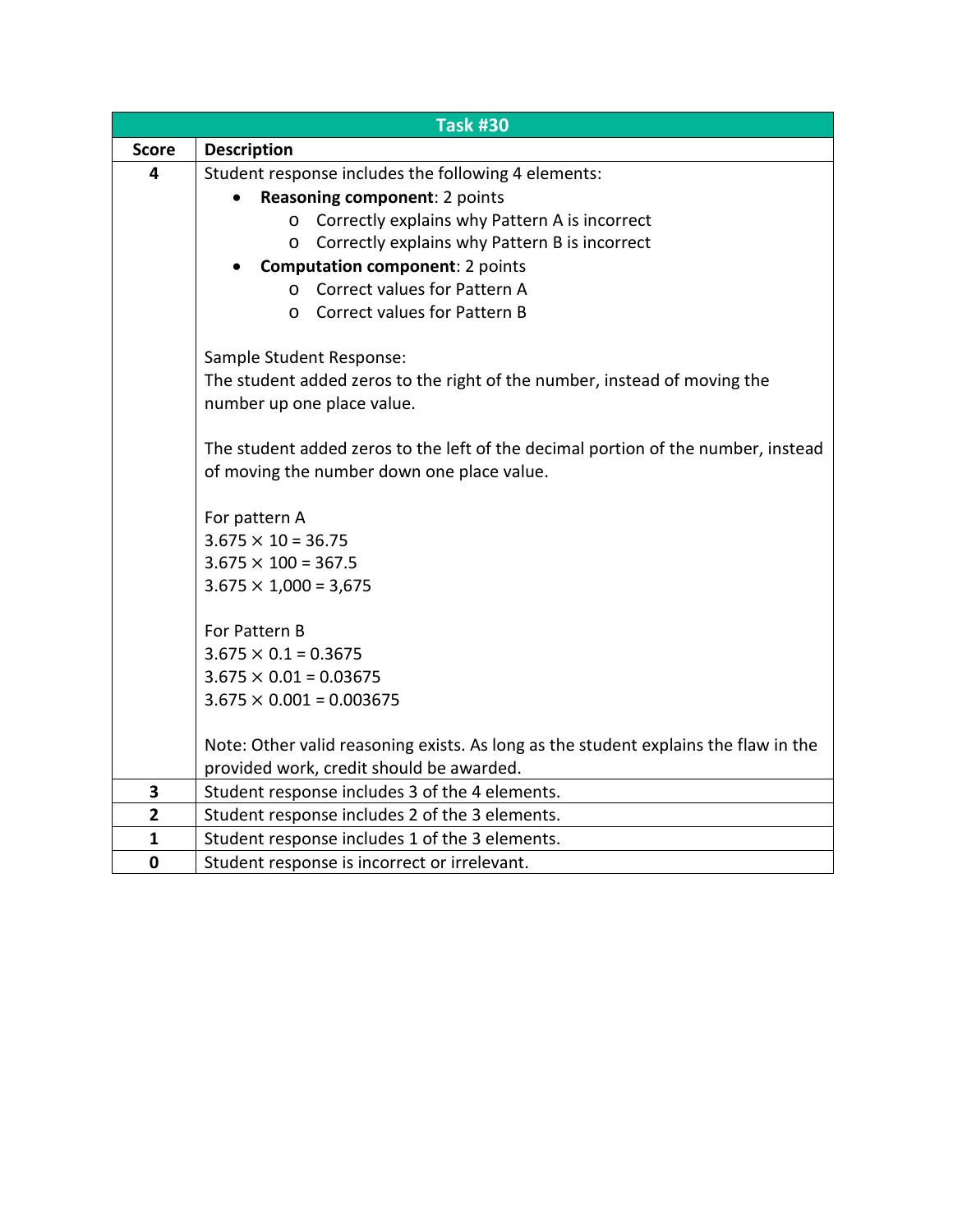|                | <b>Task #31</b>                                                                      |  |  |
|----------------|--------------------------------------------------------------------------------------|--|--|
|                | Part A                                                                               |  |  |
| <b>Score</b>   | <b>Description</b>                                                                   |  |  |
| 1              | Student response includes the following element:                                     |  |  |
|                | Modeling component: 1 point                                                          |  |  |
|                | Correct expression that represents the total amount of money<br>$\circ$              |  |  |
|                | raised                                                                               |  |  |
|                |                                                                                      |  |  |
|                | Sample Student Response:                                                             |  |  |
|                | 15x                                                                                  |  |  |
|                |                                                                                      |  |  |
|                | Note: Any valid equivalent expression can receive credit.                            |  |  |
| $\mathbf 0$    | Student response is incorrect or irrelevant.                                         |  |  |
|                | Part B                                                                               |  |  |
| <b>Score</b>   | <b>Description</b>                                                                   |  |  |
| $\overline{2}$ | Student response includes the following 2 elements:                                  |  |  |
|                | Modeling component: 1 point                                                          |  |  |
|                | Shows or explains a correct process to find the difference<br>$\circ$                |  |  |
|                | <b>Computation component: 1 point</b>                                                |  |  |
|                | Correct answer, 145<br>$\circ$                                                       |  |  |
|                |                                                                                      |  |  |
|                | Sample Student Response:                                                             |  |  |
|                | $15 \times 43 = 645$ , and $645 - 500 = 145$                                         |  |  |
|                | <b>OR</b>                                                                            |  |  |
|                | Using my expression, I multiplied 43 by \$115 to get a total of \$645 raised. I then |  |  |
|                | subtracted \$500 from \$645 to get \$145 for the amount that the club exceeded its   |  |  |
|                | goal.                                                                                |  |  |
|                |                                                                                      |  |  |
|                | Notes:                                                                               |  |  |
|                | The student may receive 1 point for Part B if the modeling process is                |  |  |
|                | correct but the student makes one or more computational errors resulting             |  |  |
|                | in incorrect answers.                                                                |  |  |
|                | The student may receive 1 point for Part B if he or she computes the<br>$\bullet$    |  |  |
|                | correct answers but shows no work or insufficient work to indicate a                 |  |  |
|                | correct modeling process.                                                            |  |  |
|                | If a student writes an incorrect model and answers the remaining prompts             |  |  |
|                | based on the model, he or she can receive 1 point for computation but no             |  |  |
|                | points for modeling.                                                                 |  |  |
| $\mathbf{1}$   | Student response includes 1 of the 2 elements.                                       |  |  |
| $\mathbf 0$    | Student response is incorrect or irrelevant.                                         |  |  |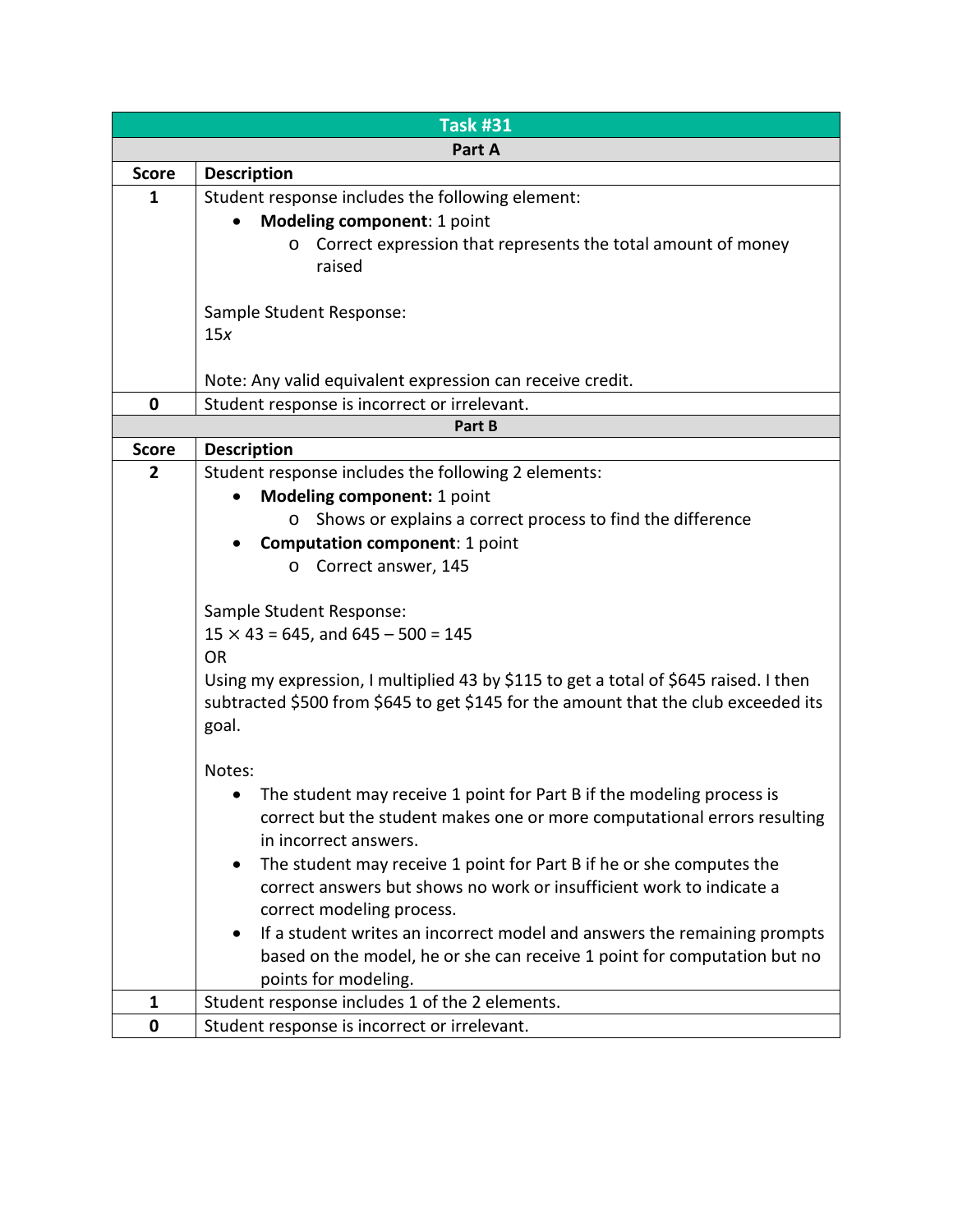|                | <b>Task #32</b>                                                                            |  |  |  |  |
|----------------|--------------------------------------------------------------------------------------------|--|--|--|--|
|                | Part A                                                                                     |  |  |  |  |
| <b>Score</b>   | <b>Description</b>                                                                         |  |  |  |  |
| $\overline{2}$ | Student response includes the following 2 elements:                                        |  |  |  |  |
|                | Reasoning component: 1 point                                                               |  |  |  |  |
|                | Correct work shown or explanation given using the number line<br>$\circ$                   |  |  |  |  |
|                | <b>Computation component: 1 point</b>                                                      |  |  |  |  |
|                | Correct distance of each point from $Q$ (0.3 for R and 0.6 for P)<br>$\Omega$              |  |  |  |  |
|                | Sample Student Response:                                                                   |  |  |  |  |
|                | Point $R$ is 0.3 unit from point $Q$ , because there are 3 spaces of 0.1 between them      |  |  |  |  |
|                | on the number line.                                                                        |  |  |  |  |
|                | Point P is 0.6 unit from point Q, because there are 6 spaces of 0.1 between them           |  |  |  |  |
|                | on the number line.                                                                        |  |  |  |  |
| $\mathbf{1}$   | Student response includes 1 of the 2 elements.                                             |  |  |  |  |
| $\mathbf 0$    | Student response is incorrect or irrelevant.                                               |  |  |  |  |
|                | Part B                                                                                     |  |  |  |  |
| <b>Score</b>   | <b>Description</b>                                                                         |  |  |  |  |
| $\mathbf{1}$   | Student response includes the following element:                                           |  |  |  |  |
|                | Reasoning component: 1 point                                                               |  |  |  |  |
|                | Correct explanation of how to find point S on the number line<br>$\circ$                   |  |  |  |  |
|                | Sample Student Response:                                                                   |  |  |  |  |
|                | Since point $Q$ is at 0 and since point S is the same distance from point $Q$ as point $R$ |  |  |  |  |
|                | but in a different location, it must be on the opposite side of point Q. Points R and      |  |  |  |  |
|                | S are on opposite sides of 0 on the number line, so their locations should have            |  |  |  |  |
|                | opposite signs. Since point R is located at 0.3, point S must be located at -0.3.          |  |  |  |  |
|                | Note: Point S can also be located at 0.3 for credit with a valid explanation.              |  |  |  |  |
| $\bf{0}$       | Student response is incorrect or irrelevant.                                               |  |  |  |  |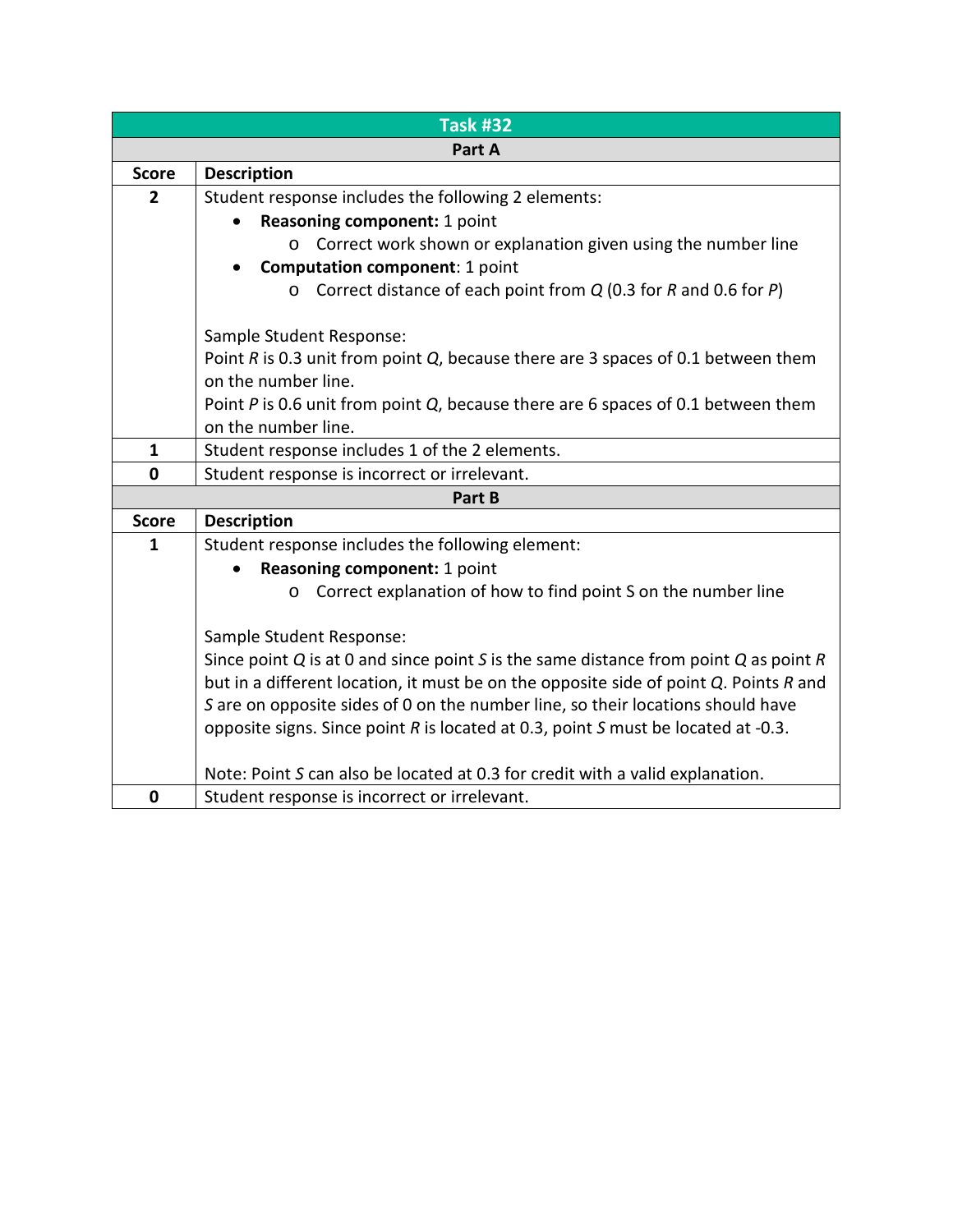|                | <b>Task #37</b>                                                                                                                                                                                                                                                                                                                                                                              |
|----------------|----------------------------------------------------------------------------------------------------------------------------------------------------------------------------------------------------------------------------------------------------------------------------------------------------------------------------------------------------------------------------------------------|
| <b>Score</b>   | <b>Description</b>                                                                                                                                                                                                                                                                                                                                                                           |
| 3              | Student response includes the following 3 elements:                                                                                                                                                                                                                                                                                                                                          |
|                | <b>Reasoning component: 2 points</b>                                                                                                                                                                                                                                                                                                                                                         |
|                | Correct explanation of why Brianna's thinking is incorrect<br>$\circ$                                                                                                                                                                                                                                                                                                                        |
|                | Correct explanation of how to determine which expressions are<br>$\circ$<br>equivalent                                                                                                                                                                                                                                                                                                       |
|                | <b>Computation component: 1 point</b>                                                                                                                                                                                                                                                                                                                                                        |
|                | Identifies expressions A and C as equivalent<br>$\circ$                                                                                                                                                                                                                                                                                                                                      |
|                | Sample Student Response:<br>Brianna only checked the value of each expression for one substitution of x. To<br>check which expressions are equivalent, I need to check that they are the same<br>value for any substitution of x. Since expressions A and C are bot equivalent to<br>the expression $6x - 4$ , they will be equivalent for any substitution of x, so they are<br>equivalent. |
| $\overline{2}$ | Student response includes 2 of the 3 elements.                                                                                                                                                                                                                                                                                                                                               |
| 1              | Student response includes 1 of the 3 elements.                                                                                                                                                                                                                                                                                                                                               |
| 0              | Student response is incorrect or irrelevant.                                                                                                                                                                                                                                                                                                                                                 |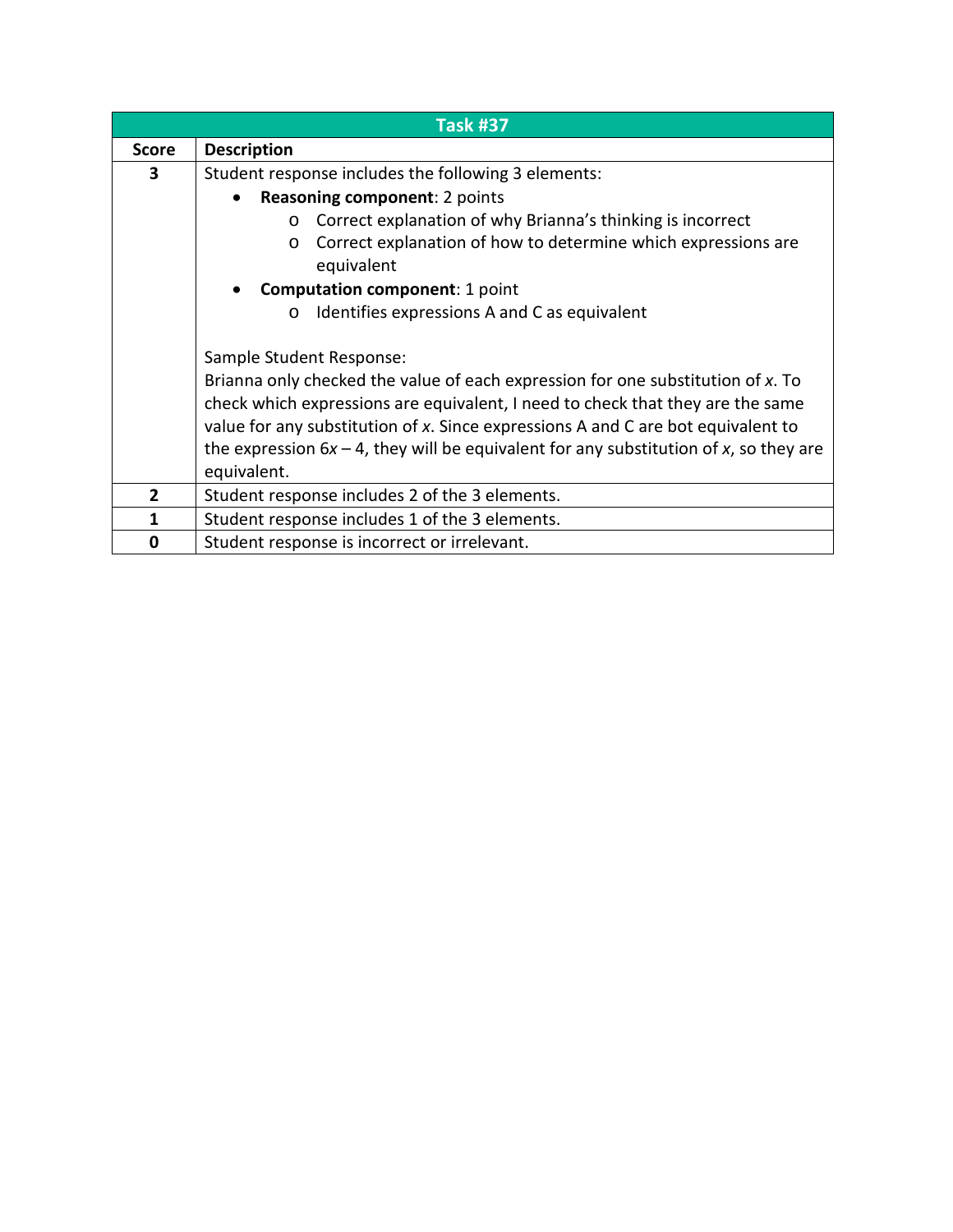|              | <b>Task #41</b>                                                                                             |
|--------------|-------------------------------------------------------------------------------------------------------------|
| <b>Score</b> | <b>Description</b>                                                                                          |
| 4            | Student response includes the following 4 elements:                                                         |
|              | Reasoning component: 3 points                                                                               |
|              | Correct explanation of how to find the number of sheets in a stack<br>O<br>using the ruler                  |
|              | Correct expression or equation that can be used to find the<br>O                                            |
|              | number of sheets, $2\frac{1}{4} \div \frac{3}{16}$ or equivalent                                            |
|              | Correct explanation of how expression relates to use of the ruler<br>O                                      |
|              | <b>Computation component: 1 point</b>                                                                       |
|              | Correct number of sheets of cardboard in a stack, 12                                                        |
|              | Sample Student Response:                                                                                    |
|              | To find the number of sheets in a stack using the ruler, you start at $2\frac{1}{4}$ inches on              |
|              |                                                                                                             |
|              | the ruler. Then you can mark off groups of $\frac{3}{16}$ . This is 3 of the 16ths marks on the             |
|              | ruler. Then you can count the number of groups. There were 12 groups, so there<br>are 12 sheets in a stack. |
|              |                                                                                                             |
|              | An expression that represents this is $2\frac{1}{4} \div \frac{3}{16}$ . This relates to using the ruler    |
|              | because you are starting with $2\frac{1}{4}$ and dividing by $\frac{3}{16}$ , which is really finding how   |
|              | many groups of $\frac{3}{16}$ there are in $2\frac{1}{4}$ . When you divide, you will get 12, which means   |
|              | there are 12 groups of $\frac{3}{16}$ in $2\frac{1}{4}$ .                                                   |
| 3            | Student response includes 3 of the 4 elements.                                                              |
| $\mathbf{2}$ | Student response includes 2 of the 3 elements.                                                              |
| $\mathbf{1}$ | Student response includes 1 of the 3 elements.                                                              |
| 0            | Student response is incorrect or irrelevant.                                                                |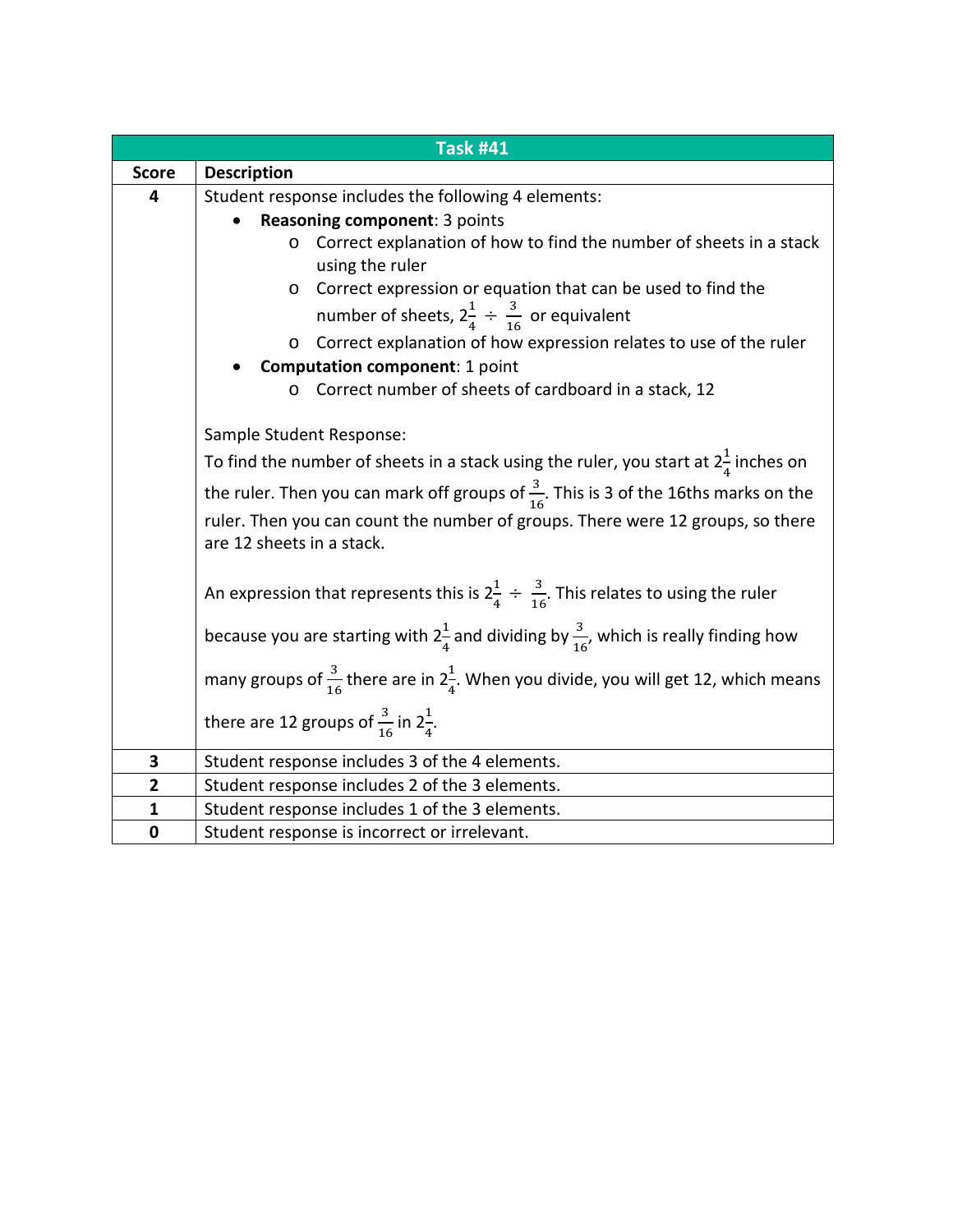| <b>Task #43</b> |                                                                                                                                                                                                                                                                                                                                                                                                                                       |  |
|-----------------|---------------------------------------------------------------------------------------------------------------------------------------------------------------------------------------------------------------------------------------------------------------------------------------------------------------------------------------------------------------------------------------------------------------------------------------|--|
| Part A          |                                                                                                                                                                                                                                                                                                                                                                                                                                       |  |
| <b>Score</b>    | <b>Description</b>                                                                                                                                                                                                                                                                                                                                                                                                                    |  |
| 3               | Student response includes the following 3 elements:                                                                                                                                                                                                                                                                                                                                                                                   |  |
|                 | <b>Computation component: 1 point</b>                                                                                                                                                                                                                                                                                                                                                                                                 |  |
|                 | o Correct total number of cups of water, 3                                                                                                                                                                                                                                                                                                                                                                                            |  |
|                 | Modeling component: 2 points                                                                                                                                                                                                                                                                                                                                                                                                          |  |
|                 | Correct expression using addition AND multiplication<br>O                                                                                                                                                                                                                                                                                                                                                                             |  |
|                 | Correct process for evaluating the expression written<br>O                                                                                                                                                                                                                                                                                                                                                                            |  |
|                 | Sample Student Response:<br>$3$ (cups)<br>$6 \times \frac{1}{8} + 2 \times \frac{1}{4} + 3 \times \frac{3}{8} + 1 \times \frac{5}{8}$<br>$6 \times \frac{1}{8} + 2 \times \frac{1}{4} + 3 \times \frac{3}{8} + 1 \times \frac{5}{8} =$<br>$\frac{6}{8} + \frac{2}{4} + \frac{9}{8} + \frac{5}{8} =$<br>$\frac{6}{8} + \frac{4}{8} + \frac{9}{8} + \frac{5}{8} = \frac{24}{8} = 3$                                                     |  |
|                 | Notes:<br>The student must show operations of addition AND multiplication in order<br>to receive the modeling point. If students only use addition, they do not<br>get the modeling point.<br>The student must show only one expression to receive this modeling<br>point.<br>If the student writes an incorrect expression but shows a correct process<br>for evaluating that expression, the student will receive 1 modeling point. |  |
| $\overline{2}$  | Student response includes 2 of the 3 elements.                                                                                                                                                                                                                                                                                                                                                                                        |  |
| $\mathbf{1}$    | Student response includes 1 of the 3 elements.                                                                                                                                                                                                                                                                                                                                                                                        |  |
| $\mathbf 0$     | Student response is incorrect or irrelevant.                                                                                                                                                                                                                                                                                                                                                                                          |  |